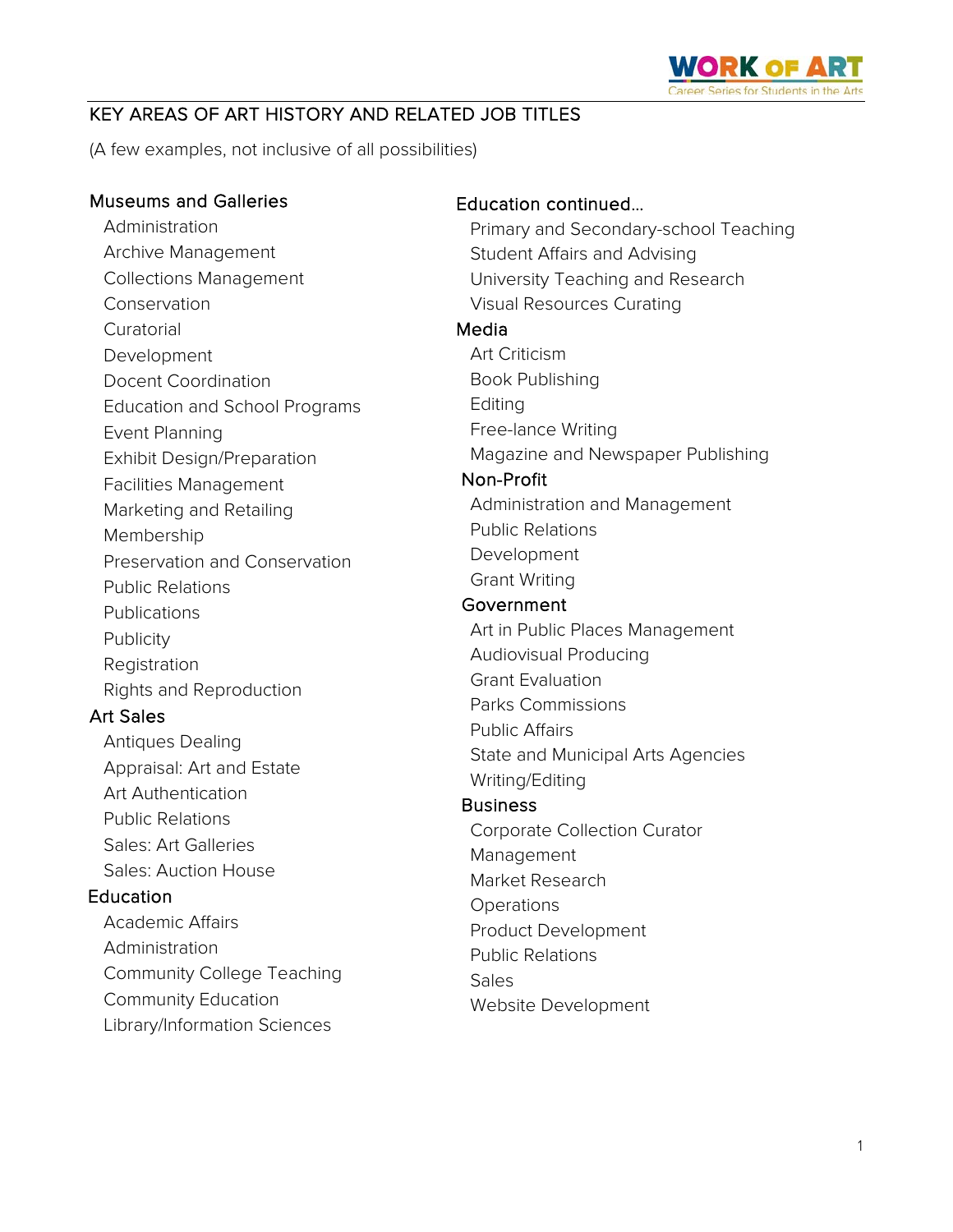

## EXPLORE CAREER OPTIONS (United States)

Reliable websites to explore career options and discover detailed information about the most common art occupations.

# Visit the UC Davis Internship and Career Center (ICC)

The ICC offers resources, workshops, and one to one assistance with internship and job search techniques, career fairs, and more! Don't wait until your last quarter to take advantage of the resources provided by the ICC. Location: 2nd Floor South Hall, [icc.ucdavis.edu](http://icc.ucdavis.edu/) UC Davis

# UC Davis Internship and Career Center – Handshake [icc.ucdavis.edu/handshake](https://icc.ucdavis.edu/handshake)

## California Career Zone [cacareerzone.org](https://www.cacareerzone.org/)

Provides California-specific information on 900 jobs and 24 career families which can be especially helpful in looking at job market trends and training requirements that vary by state. Complete the free online career assessments to determine your interests, values and skills; assessments generate a list of related careers.

# Art History Jobs

Art Jobs - *artjobs.artsearch.us* Art History Jobs - *arthistoryjobs.com*

# Art History Career Information

[National Endowment for the Arts](http://www.nea.gov/) - *arts.gov* [New York Foundation for the Arts](http://www.nyfa.org/) - *nyfa.org* [Resources in Art History for Graduate Students](http://www.efn.org/%7Eacd/resources.html) - *members.efn.org/~acd/resources.html* The Art Project - *theartcareerproject.com* [United States Historical Societies](http://www.daddezio.com/society/hill/index.html) - *daddezio.com/society/hill/index.html* [Visual Arts Career Guide](http://www.khake.com/page42.html) - *khake.com/page42.html* [World Wide Art Resources](http://www.wwar.com/) - *wwar.com*

## ART HISTORY ASSOCIATIONS (A few examples, not inclusive of all possibilities)

American Alliance of Museums

American Historical Association

American Institute for Conservation and the Foundation for Advancement in Conservation

Americans for the Arts

Appraisers Association of America

Art Libraries Society of North America

Association of Art Editors

Association of Art Historians

Association of Art Museum Curators

Association for Art History

#### College Art Association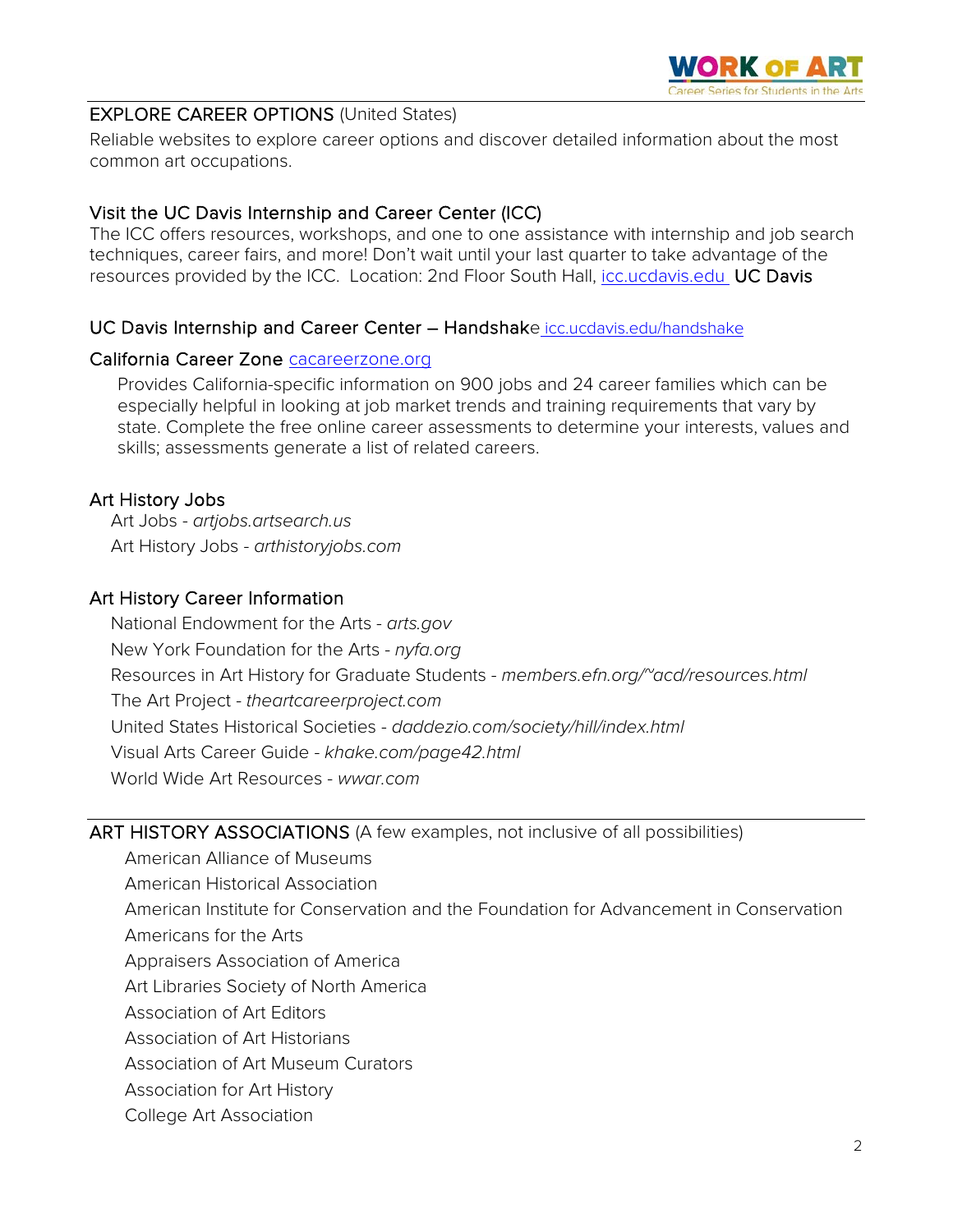

Foundations in Art: Theory and Education International Association of Art Critics National Antique and Art Dealers Association of America National Art Education Association Society of American Archivists Visual Resources Association

# ART HISTORY INTERNSHIPS (A few examples, not inclusive of all possibilities)

Aggie Job Link [icc.ucdavis.edu](https://icc.ucdavis.edu/students/ajl.htm)

Getty Museum, Los Angeles, CA getty.edu

Internships.com [internships.com/film](http://www.internships.com/film)

Internship Programs.com [internshipprograms.com](http://www.internshipprograms.com/)

#### Manetti Shrem Museum of Art manettishremmuseum.ucdavis.edu

UC Center Sacramento, uccs.ucdavis.edu

UC Education Abroad Program/Fine and Performing Arts Abroad [uc.eap.ucop.edu](http://eap.ucop.edu/OurPrograms/Pages/fine-and-performing-arts.aspx)

UC Washington Program washingtonprogram.ucdavis.edu

YouTern [youtern.com](http://www.youtern.com/)

## International Students and Internships

As a student in F-1 status, you may be eligible to work on-campus up to 20 hours per week during the academic year, and full-time during school vacation periods. Curricular Practical Training (CPT) permits F-1 status students to take a job directly related to their field of study. To determine your eligibility for F-1 employment, please contact Services for International Students and Scholars (SISS) siss.ucdavis.edu

## UC Davis/Region:

Art Conservation Intern, C. N. Gorman Museum, UC Davis Collection Research Intern, Verge Center for the Arts, Sacramento, CA Curatorial Intern, Verge Center for the Arts, Sacramento, CA Digital and Photography Lab Intern, Art Department, UC Davis Director or PR and Marketing Intern, Basement Gallery, UC Davis Education and Community Outreach Intern, Crocker Art Museum, Sacramento, CA Education and Outreach Intern, National Gallery, Washington DC Gallery Assistant, Intern, Pence Gallery, Davis, CA Gallery Intern, Beatnik Studios, Sacramento, CA Gallery Management Intern, Pence Gallery, Davis, CA

## Other Locations in the World:

Intern, Association of Photographers, London, England Intern, Santa Rosa Art District, Santa Rosa, CA Marketing Intern, New Museum Los Gatos, Los Gatos CA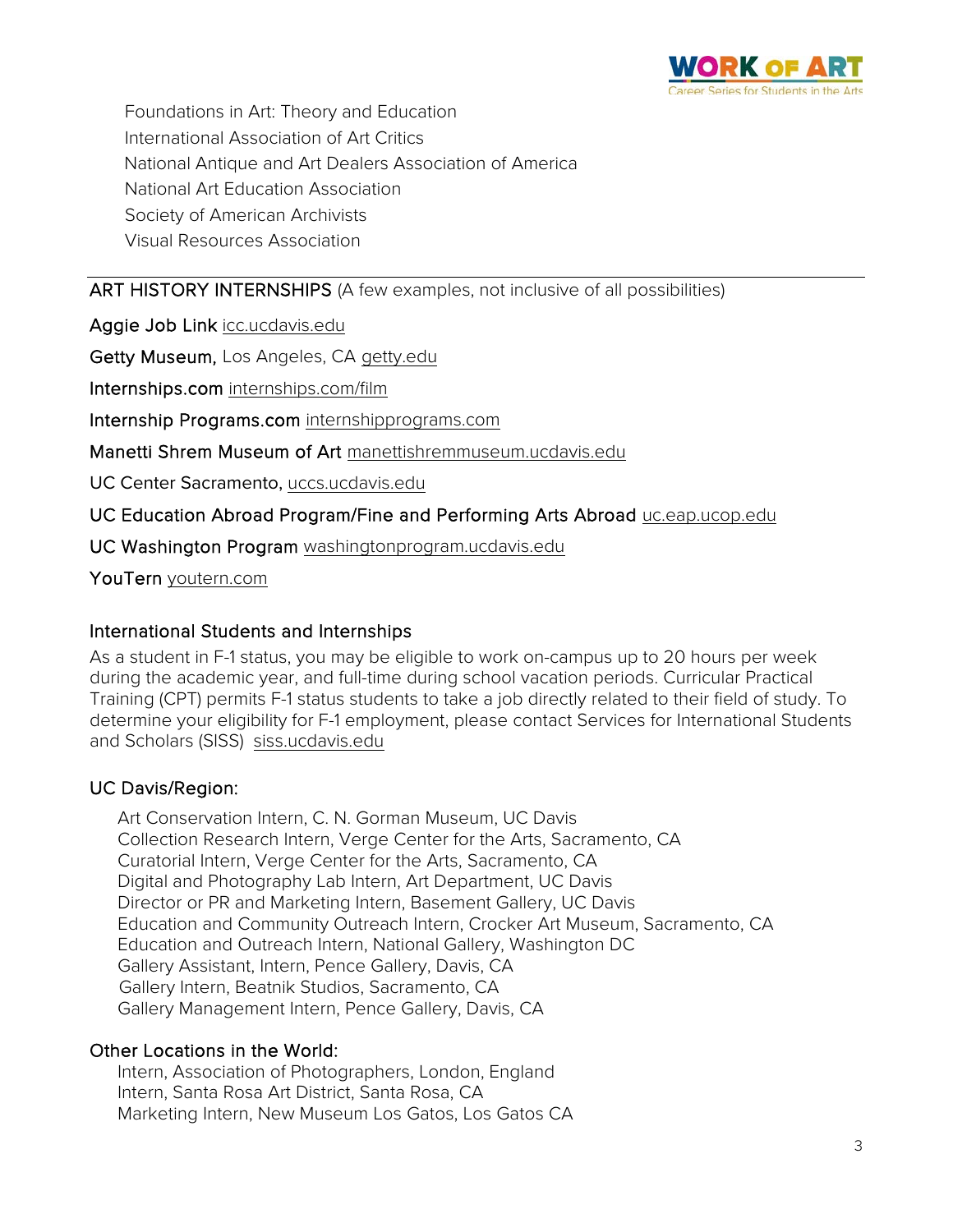

### UC DAVIS ART HISTORY ALUMNI (A few examples, not inclusive of all alumni)

Graduates from UC Davis in Art History have successfully pursued a wide range of jobs and careers after graduation. In each issue of the Art History program's annual *Newsletter*, you can read reports from alumni about their jobs as well as a page-long profile of a recent graduate about their career path. These profiles of real people in real jobs provide much useful advice to the prospective job-seeker. Paper copies of the current *Newsletter* are available at the Arts advising office, 101 Art Building, and at the Visual Resources Facility, 163 Everson. You can also access the current and all past issues of our *Newsletter* through the Art History website; they are archived under "News and Events" - *[arts.ucdavis.edu/annual-art-history](http://arts.ucdavis.edu/annual-art-history-newsletter)[newsletter](http://arts.ucdavis.edu/annual-art-history-newsletter)* 

### Art Sales

Asian Department Receiver and Inventory Controller, Bonhams Assistant, Mark Grotjahn Studios, Fine Art Services Founder of a business that introduces collectors to galleries and art dealers Private Dealer, Fine Prints and Drawings

#### **Business**

Community Manager, Vinted Community Recruitment and Inside Sales, Chloe + Isabel, Inc. Dynamic Creative Account Strategist, AdRoll Fabric Research and Development Associate, GUESS? Inc. Founder and Designer, Elise Jeanne Designs Gold Standard Diagnostics, Laboratory Tech Graduate Student, Co-Founder of Rosa Vertov Manger of Outreach Programs, Walt Disney Family Films Outreach Manager, Google Scholar Principal, Vivian Yoon Company, LLC Product Development Assistant, Levi Strauss & Co. Project Assistant, Technology Transition Corporation Senior Consultant, Lord Cultural Resources Territory Development Manager, RetailNext

#### **Education**

Administrative Coordinator, California College of the Arts Art Department Chair Cosumnes River College, Sacramento Art Department Chair, Sierra College, Rocklin Assistant Registrar, Cantor Arts Center, Stanford University English as a Second Language Teacher and Experienced Writer Lecturer, Art History, Sacramento City College Library Technician III, Santa Rosa Junior College Major Gifts Assistant, Arts and Humanities/Social Sciences, UC Berkeley Ph.D. Candidate, Art History, University of California, Berkeley Ph.D. Candidate, Art History, University of Virginia Ph.D. Candidate, Art History, Yale University Professor, Art History, Middle Tennessee State University Senior Associate Director, Undergraduate Admissions, UC Davis